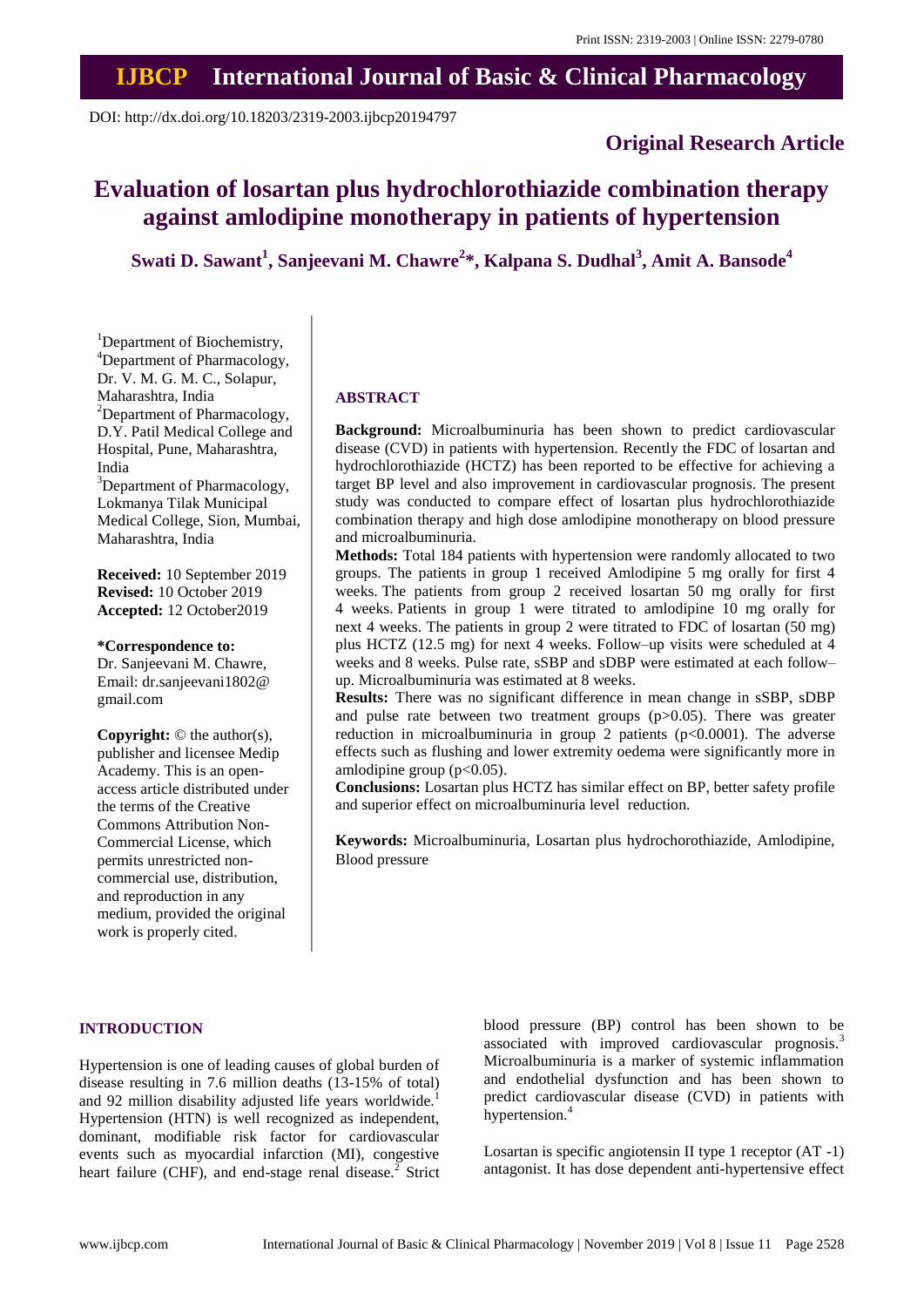which has been demonstrated in experimental and clinical studies.<sup>5</sup> Recently the fixed dose combination of losartan and hydrochlorothiazide (HCTZ) has been reported to be effective for achieving a target BP level and also found to be effective in improvement in cardiovascular prognosis.<sup>6-8</sup> Furthermore, it was also reported that addition of diuretics on RAAS inhibitor provided favourable effect for reduction of microalbuminuria.<sup>9</sup> Amlodipine is a calcium channel blocker routinely used for the treatment of hypertension in our hospital. It has a strong BP lowering effect throughout 24 hour period.<sup>10</sup> Furthermore, it has been reported that high dose amlodipine provided target organ protection.<sup>11</sup> Long term treatment with amlodipine was effective in reducing urine albumin excretion (UAE) rate in hypertensive patients with type II diabetes and microalbuminuria.<sup>12</sup> Very few studies in India have compared the effect of these drugs on microalbuminuria. So, the present study was conducted to compare effect of losartan plus hydrochlorothiazide combination therapy and high dose amlodipine monotherapy on blood pressure and microalbuminuria.

#### **METHODS**

This prospective, randomised, open labelled, 8 week study was conducted from January 2013 to January 2014 at Medicine Department of civil hospital attached to Government Medical College, Solapur after approval from institutional ethics committee.

#### *Inclusion criteria and exclusion criteria*

Men and women with age  $\geq 20$  years with newly diagnosed hypertension (according to JNC VII) and willing to give informed consent were included in the study.<sup>13</sup> The diagnosis of hypertension was done by a senior physician present on duty based on clinic blood pressure (BP) measurement defined as an average sitting systolic blood pressure (sSBP) of 140 mm of Hg or higher and sitting diastolic blood pressure (sDBP) of 90mm of Hg or higher at one to three minute intervals on two or more different occasions using a mercury sphygmomanometer (Crown manometer 300, made in India). Sitting BP was measured after 5 minutes of rest in the seated position. Patients with sitting systolic BP  $(sSBP) > 180$  mm of Hg and sitting diastolic BP  $(sDBP)$ >110 mm of Hg were excluded from the study. Patients with secondary HTN, diabetes, heart failure and allergy to study medication were also excluded from the study.

Sample size of 80 in each group was calculated by taking α (level of significance) 0.05, β as 0.1,  $\sigma_1$  (SD= standard deviation) is taken as 5.7;  $\sigma_2$  is taken as 5.9 with allowable error 3.8 based on values of sDBP in previous study.<sup>14</sup> 184 patients fulfilling inclusion and exclusion criteria were randomised into two groups (92 patients in each group) using chit method. Baseline data such as pulse rate, blood pressure both sSBP and sDBP were recorded at the time of enrolment of patients (0 week). A

baseline investigation such as microalbuminuria was done at the time of enrolment (0 week). All the data was recorded on a carefully designed proforma.

The patients in group 1 received Amlodipine 5 mg single dose orally for first 4 weeks. The patients from group 2 received Losartan 50 mg single dose orally for first 4 weeks. During the first 4 week treatment period, if a marked BP reduction was obtained which was defined as BP reduction of  $\geq$ 30 mm of Hg in sSBP or sDBP with simultaneous achievement of target BP i.e BP  $\leq$ 140/90 mm of Hg after monotherapy, further dose titration was stopped. However, these patients were also included in the analysis of results.

After 4 week, patients in group 1 were titrated to Amlodipine 10 mg single dose orally for next 4 weeks. The patients in group 2 were titrated to fixed dose combination of Losartan (50 mg) plus hydrochlorothiaizide (12.5 mg) for next 4 weeks.

Follow–up visits were scheduled at 4 weeks and 8 weeks. Pulse rate, sSBP and sDBP were estimated at each follow–up. At 8 weeks, microalbuminuria was estimated in all patients from both groups. During each follow–up, patients were interviewed and examined for occurrence any adverse effects.

#### *Efficacy end points*

The primary efficacy end points were mean changes in sSBP, sDBP and microalbuminuria levels from baseline to final assessment i.e. at 8 weeks. Along with it, the secondary efficacy end point included the mean change in pulse rate from baseline to final assessment.

Response rate defined as the percentage of patients who achieved sSBP target of  $\leq$ 140 mm of Hg at 4 weeks and 8 weeks of treatment was calculated.

#### *Safety and tolerability measures*

At each visit, patients were interviewed for occurrence of any adverse effects and physically examined during the study period.

Microalbuminuria analysis was done on first morning void urine samples at central Biochemistry Laboratory of the hospital. Microalbuminuria was measured by enzymatic method using pyrogallol red- molybdate complex.<sup>15</sup>

#### *Statistical analysis*

Unpaired 't' test and 'z' test for difference between two proportions were used respectively to analyse continuous and categorical characteristics at baseline. Efficacy end points in both treatment groups were analysed by paired 't' test. Efficacy end points between two treatment groups were analysed by unpaired 't' test. Safety end points in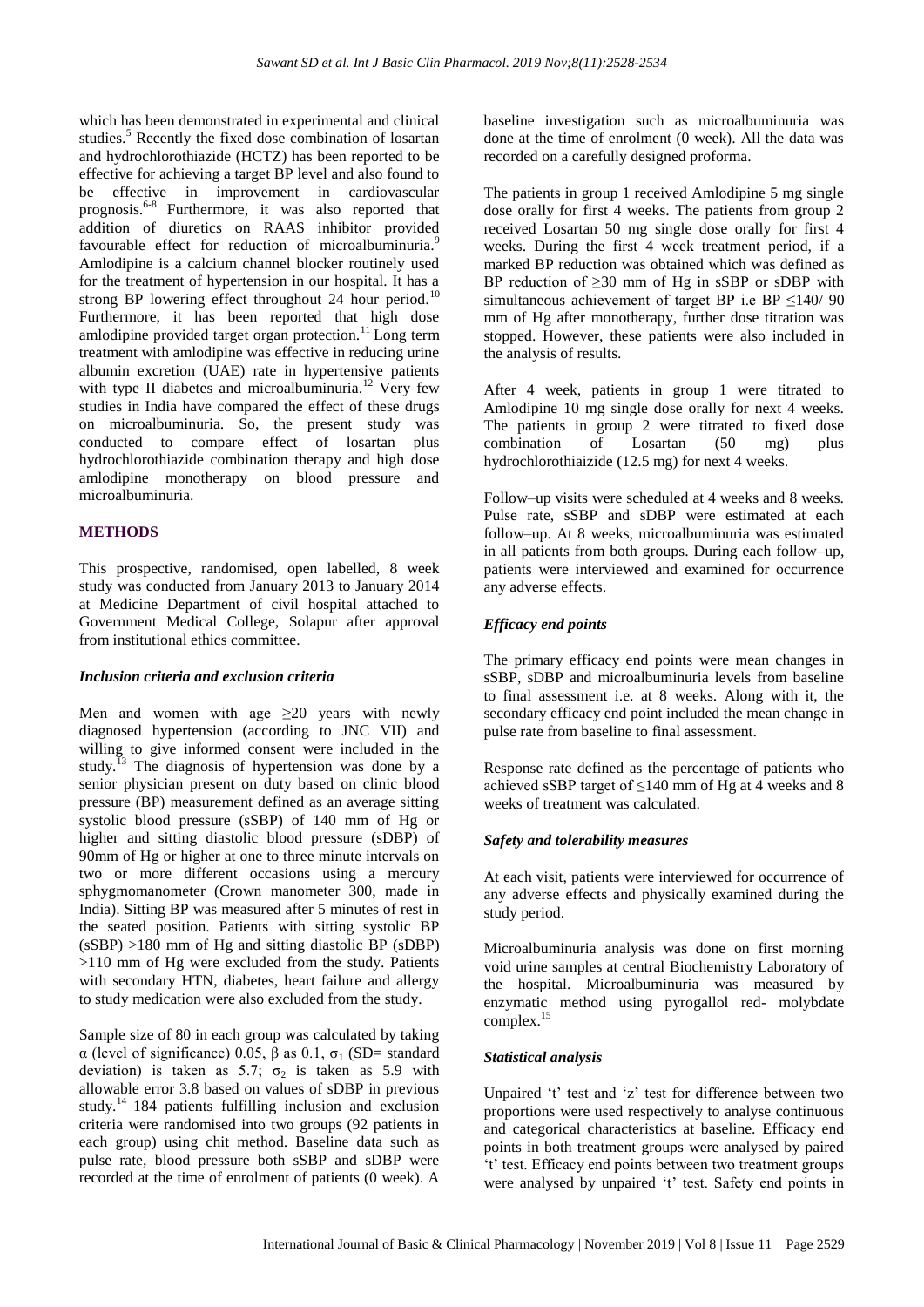both treatment groups were analysed by 'z' test for difference between two proportions.  $P<0.05$  was considered statistically significant.

#### **RESULTS**

In the present study, 6 patients from amlodipine group and 2 patients from losartan plus hydrochlorothiazide group were lost to follow up. Thus 86 patients from amlodipine group and 90 patients from losartan plus hydrochlorothiazide group were analysed statistically.

At the start of the study, both the groups were comparable as regard to age, sex distribution, weight, sSBP, sDBP, pulse rate and microalbuminuria as there was no statistically significant difference between the two groups (p>0.05) (Table 1).

#### **Table 1: Baseline characteristics of the study population.**

| <b>Variable</b>             | <b>Amlodipine group</b><br>$(n=86)$ | <b>Losartan plus</b><br>hydrochlorothiazide group (n=90) | P value |
|-----------------------------|-------------------------------------|----------------------------------------------------------|---------|
| Age (years) $*$             | $52.98 + 6.51$                      | $51.83 \pm 7.80$                                         | >0.05   |
| Gender#                     |                                     |                                                          |         |
| Male                        | 48 (55.81 %)                        | $46(51.11\%)$                                            | >0.05   |
| Female                      | 38 (44.18 %)                        | 44 (48.88 %)                                             | >0.05   |
| Weight (in $Kgs$ )*         | $63.75 \pm 6.30$                    | $62.93 \pm 8.36$                                         | >0.05   |
| <b>Blood pressure (BP)*</b> |                                     |                                                          |         |
| sSBP                        | $160.62 \pm 10.04$                  | $160.48 + 9.91$                                          | >0.05   |
| $s$ DBP                     | $100.97 \pm 5.37$                   | $100.86 \pm 5.28$                                        | >0.05   |
| Pulse rate $(bpm)^*$        | $73.90 + 4.48$                      | 73.389±3.69                                              | >0.05   |
| Microalbuminuria (mg/L) *   | 112.97±46.35                        | $113.04 \pm 49.46$                                       | >0.05   |

(sSBP: sitting systolic BP, sDBP: sitting diastolic BP, bpm: beats per minute); (\*: unpaired t test; #: 'z' test between two proportions)

#### **Table 2: Changes in mean values of sSBP and sDBP in amlodipine group.**

| <b>Parameter</b>   | <b>Baseline</b>    | 4 week            | 8 week           |
|--------------------|--------------------|-------------------|------------------|
| $sSBP$ (mm of Hg)  | $160.62 \pm 10.04$ | $150.46 + 10.39*$ | $143.44 + 7.54*$ |
| sDBP (mm of $Hg$ ) | 100.97±5.37        | $96.04 + 4.76*$   | $89.76 + 1.71*$  |

\*p<0.0001; (paired't' test).

#### **Table 3: Changes in mean values of sSBP and sDBP in losartan plus hydrochlorothiazide group.**

| <b>Parameter</b>  | <b>Baseline</b> | 4 weeks          | 8 weeks          |
|-------------------|-----------------|------------------|------------------|
| $sSBP$ (mm of Hg) | $160.48 + 9.91$ | $151.06\pm7.69*$ | $143.64 + 6.28*$ |
| sDBP (mm of Hg)   | $100.86 + 4.69$ | $96.17 + 3.81*$  | $89.8 \pm 2.45*$ |
|                   |                 |                  |                  |

\*p<0.0001; (paired 't' test)

#### **Table 4: Mean change in levels of sSBP (mm of Hg) in both treatment groups.**

| <b>Duration of study</b>                                                    | Amlodipine group<br>$(n=86)$ | Losartan plus<br>hydrochlorothiazide group<br>$(n=90)$ | P value |
|-----------------------------------------------------------------------------|------------------------------|--------------------------------------------------------|---------|
| 4 week                                                                      | $150.46 \pm 10.39$           | $151.06 \pm 7.69$                                      | >0.05   |
| 8 week                                                                      | $143.44 \pm 7.55$            | $143.64 \pm 6.28$                                      | >0.05   |
| $\lambda$ . The second contract $\lambda$ is a second contract of $\lambda$ |                              |                                                        |         |

(unpaired 't' test)

#### **Table 5: Mean change in levels of sDBP (mm of Hg) in both treatment groups.**

| <b>Amlodipine group</b><br>$(n=86)$ | Losartan plus<br>hydrochlorothiazide group<br>$(n=90)$ | <b>P</b> value |
|-------------------------------------|--------------------------------------------------------|----------------|
| $96.04 + 4.76$                      | $96.18 \pm 3.81$                                       | >0.05          |
| $89.76 \pm 1.72$                    | $89.8 \pm 2.45$                                        | >0.05          |
|                                     |                                                        |                |

(unpaired 't' test)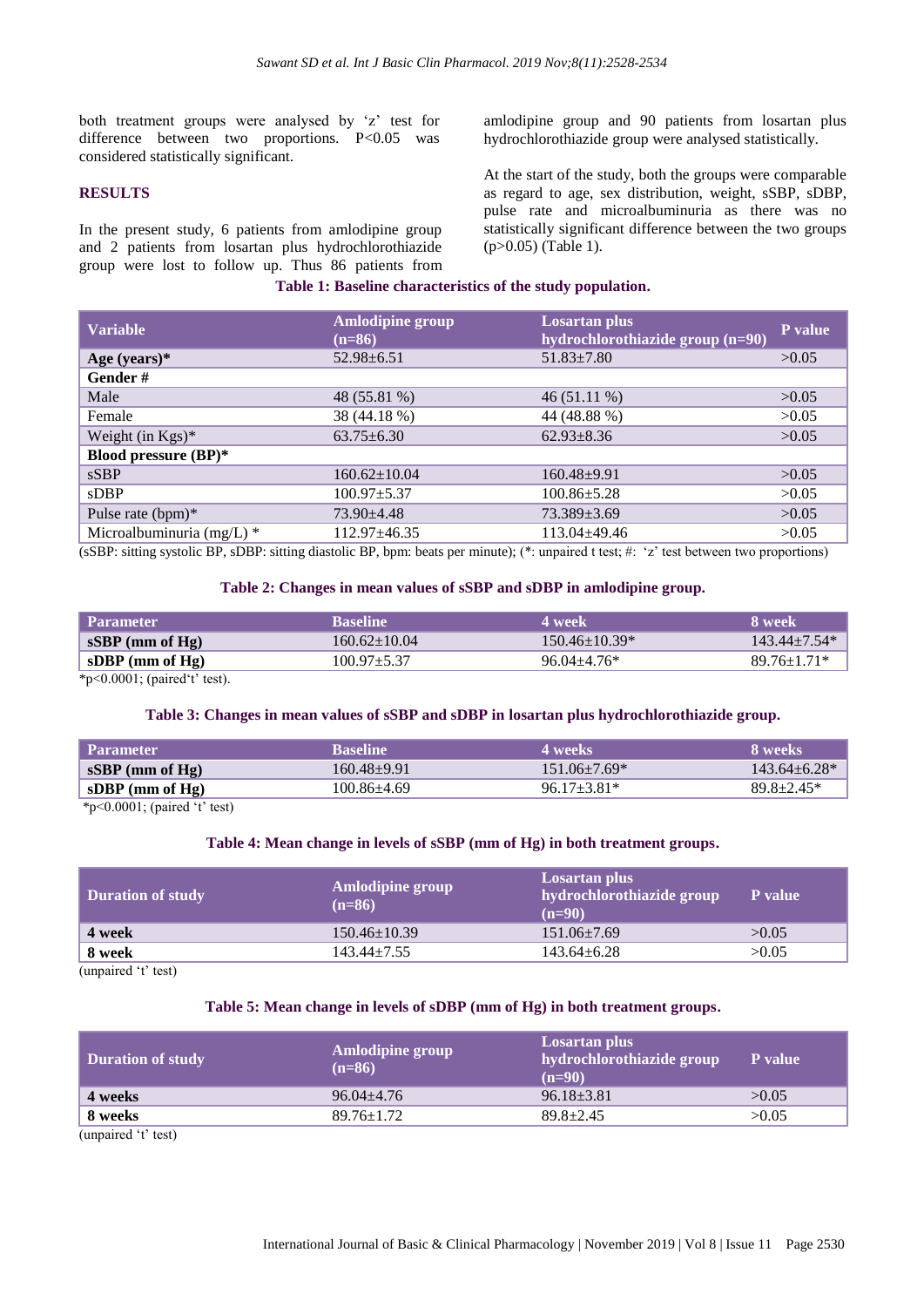In amlodipine group, sSBP was significantly reduced by 10.16 mm of Hg and by 17.18 mm of Hg at 4 and 8 weeks respectively when compared to baseline (p<0.0001). sDBP was also significantly reduced by 4.93 mm of Hg and by 11.21 mm of Hg at 4 and 8 weeks respectively when compared to baseline  $(p<0.0001)$  (Table 2).

In losartan plus hydrochlorothiazide group, sSBP was significantly reduced by 9.42 mm of Hg and by 16.84 mm of Hg at 4 and 8 weeks respectively when compared to baseline (p<0.0001). sDBP was also significantly reduced by 4.69 mm of Hg and 11.06 mm of Hg at 4 and 8 weeks

respectively when compared to baseline (p<0.0001) (Table 3). There was no significant difference in mean change of sSBP and sDBP at 4 weeks and 8 weeks between the two treatment groups (p>0.05) (Table 4 and 5).

There was greater reduction in levels of microalbuminuria in losartan plus hydrochlorothiazide group as compared to those patients in amlodipine group at 8 weeks. This difference in mean change of microalbuminuria in two treatment groups was highly significant at 8 weeks (p<0.0001) (Figure 1).

## **Table 6: Percentage of patients who achieved sSBP goal of ≤140 mm of Hg at 4 weeks and at 8 weeks in two treatment groups.**

| <b>Duration of study</b> | Amlodipine group<br>$(n=86)$ | Losartan plus<br>hydrochlorothiazide (n=90) | P value |
|--------------------------|------------------------------|---------------------------------------------|---------|
| 4 week                   | $4.65\%$ (4/86)              | $4.44\%$ (4/90)                             | >0.05   |
| 8 week                   | 59.30 % (51/86)              | 55.56 % (50/90)                             | >0.05   |
|                          |                              |                                             |         |

Unpaired 't' test

#### **Table 7: Changes in mean values of pulse rate in amlodipine group.**

| Parameter                                                                                                                                                                                                                                                                                                         | Baseline         | 4 week          | 8 week           |
|-------------------------------------------------------------------------------------------------------------------------------------------------------------------------------------------------------------------------------------------------------------------------------------------------------------------|------------------|-----------------|------------------|
| Pulse rate (beats/min)                                                                                                                                                                                                                                                                                            | $73.90 \pm 4.48$ | $75.09 + 4.43*$ | $80.83 + 3.95**$ |
| $\mathcal{L}$ and $\mathcal{L}$ and $\mathcal{L}$ and $\mathcal{L}$ and $\mathcal{L}$ and $\mathcal{L}$ and $\mathcal{L}$ and $\mathcal{L}$ and $\mathcal{L}$ and $\mathcal{L}$ and $\mathcal{L}$ and $\mathcal{L}$ and $\mathcal{L}$ and $\mathcal{L}$ and $\mathcal{L}$ and $\mathcal{L}$ and $\mathcal{L}$ and |                  |                 |                  |

\*p<0.05; \*\*p<0.0001; (paired 't' test)

#### **Table 8: Changes in mean values of pulse rate in losartan plus hydrochlorothiazide group.**

| <b>Parameter</b>                                                                     | Baseline       | l week           | 8 week'           |
|--------------------------------------------------------------------------------------|----------------|------------------|-------------------|
| Pulse rate (beats / min)                                                             | $73.38 + 3.69$ | $73.63 \pm 4.01$ | $80.86 \pm 3.93*$ |
| $\therefore$ $\wedge$ $\wedge$ $\wedge$ $\wedge$ $\wedge$ $\wedge$ $\wedge$ $\wedge$ |                |                  |                   |

\*p<0.0001; (paired 't' test)



#### **Figure 1: Mean change in levels of microalbuminuria (mg/l) in both treatment groups at end of the study i.e. 8 weeks.**

 $*(p<0.0001)$ ; (unpaired 't' test)

Response rate i.e. percentage of patients who achieved sSBP goal of  $\leq 140$  mm of Hg was 4.65% and 4.44% in amlodipine group and losartan plus hydrochlorothiazide group respectively at 4 weeks of the study. At the end of study, response rate was higher in amlodipine group (59.30%) as compared to losartan plus hydrochlorothiazide group (55.56%). The difference between

response rates was not statistically significant at 4 weeks and 8 weeks between two groups (p>0.05) (Table 6).

Pulse rate was increased in amlodipine group as compared to baseline at 4 weeks  $(p<0.05)$  and 8 weeks  $(p<0.0001)$ (Table 7). In losartan plus hydrochlorothiazide group, pulse rate was increased numerically when compared to baseline at 4 week which was not statistically significant (p>0.05). However, at 8 weeks pulse rate was significantly increased by 7.23 beats/ min when compared to baseline in losartan plus hydrochlorothiazide group (p<0.0001) (Table 8). At 4 week, mean change in pulse rate in patients of amlodipine group was significantly higher than mean change in pulse rate in patients of losartan plus hydrochlorothiazide group  $(p<0.05)$ . There was no significant difference in mean changes of pulse rate between two treatment groups at 8 weeks (p>0.05) (Figure 2).

There was no occurrence of any serious adverse event in any patients during this study. Minor adverse effects in form of headache, fatigue, dizziness, cough, flushing, lower extremity oedema were encountered in both groups. Incidences of adverse effects such as flushing, lower extremity oedema were significantly high in patients of amlodipine group than in patients of losartan plus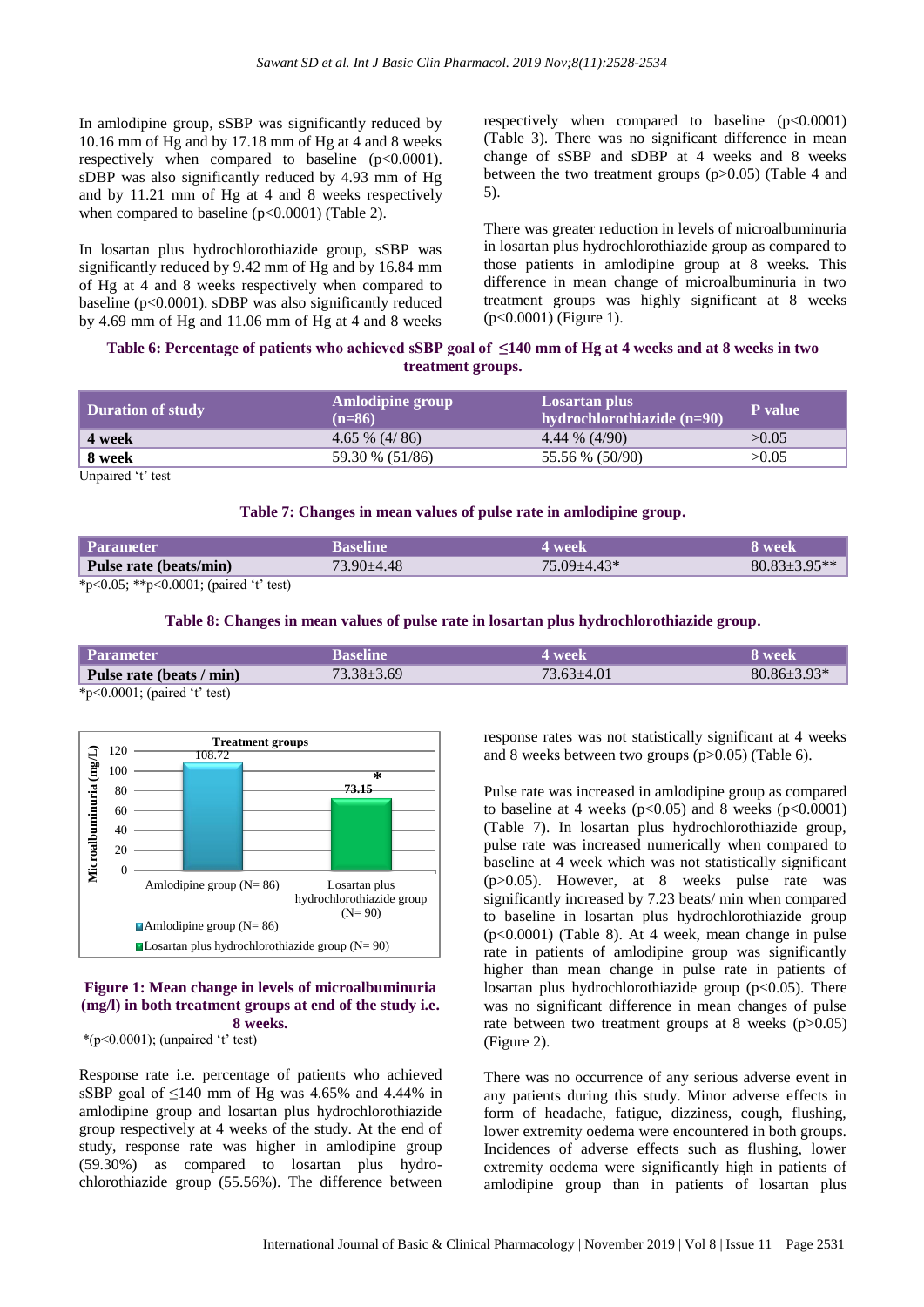hydrochlorothiazide group (p<0.05). There was no significant difference in the incidences of adverse effects such as cough, headache, fatigue, and dizziness in two treatment groups (p>0.05) (Figure 3).



**Figure 2: Mean changes in levels of pulse rate (beats/ min) in two treatment groups.**

\*p<0.05; unpaired 't' test.



### **Figure 3: Incidence of adverse effects in both treatment groups.**

\*p<0.05; ('z' test between two proportions).

#### **DISCUSSION**

In the present prospective, randomised, open labelled study blood pressure lowering ability and tolerability of losartan plus hydrochlorothiazide (HCTZ) combination therapy was compared with that of amlodipine monotherapy in patients with hypertension.

The rationale for combining losartan, an angiotensin receptor blocker (ARB) and HCTZ, a thiazide diuretic is that these drugs have different mechanism of action, also combination will offset diuretic – induced increase in plasma renin activity. The salt loss will add to antihypertensive efficacy of losartan which is renin angiotensin aldosterone system (RAAS) blocker. Besides,

an ARB will also attenuate the metabolic effects of thiazide diuretics like hypokalemia and hyperglycemia.<sup>1</sup>

We chose losartan in the dose of 50 mg plus HCTZ in dose of 12.5 mg as our study dose because it has been shown to be effective for treating hypertension and is not associated with any significant side effects. $17,18$  The dose of Amlodipine 10 mg was selected as it is the standard dose used in our hospital for treatment of hypertension and the same dose was used in previous studies.<sup>19,20</sup>

In our study at the end of 8 weeks, we found that coadministration of losartan with HCTZ caused reduction in sitting systolic BP (sSBP) similar to amlodipine monotherapy. These findings are similar to those of Fukutomi et al, Chung et al, Wilson et al, Dahlof et al.14,17,21,22

Losartan plus HCTZ combination therapy provided 16.84 mm of Hg of mean reduction in sSBP, amlodipine monotherapy provided 17.18 mm of Hg of mean reduction in sSBP. This difference in mean reduction of sSBP between two groups was not statistically significant (p>0.05). Some studies have demonstrated higher mean reduction of sSBP than that in our study. In the study by Volpe et al, investigators found that at the end of 18 weeks losartan plus HCTZ combination therapy resulted in 27.4 mm of Hg of mean reduction in sSBP as compared to 28.2 mm of Hg with Amlodipine monotherapy. $^{23}$ Fukutomi et al reported a 22.2 mm of Hg of mean reduction in sSBP with losartan plus HCTZ combination therapy and 28.7 mm of Hg of mean reduction in sSBP with amlodipine monotherapy.<sup>17</sup> Our findings however are in variance with Phillips et al where they had reported significantly higher reduction in sSBP with amlodipine monotherapy (16.1 mm of Hg) when compared with losartan with or without HCTZ combination therapy (13.7 mm of Hg) ( $p<0.05$ ).<sup>18</sup>

Losartan plus HCTZ combination therapy provided 11.06 mm of Hg of mean reduction in sDBP and amlodipine monotherapy provided 11.21 mm of Hg of mean reduction in sDBP. This difference in mean reduction of sDBP between two groups was not statistically significant  $(p>0.05)$ . The mean reduction of sDBP by 11.06 mm of Hg in our study is similar to that of Chung et al where they had reported 11.6 mm of Hg of mean reduction in sDBP with combination therapy.<sup>21</sup> Our findings are however in variance with Carlos et al where they had reported significantly higher reduction in sDBP with losartan plus HCTZ combination therapy (18.1 mm od Hg) when compared with amlodipine monotherapy (12.4 mm of Hg;  $p=0.009$ ) at the end of 12 weeks.<sup>19</sup>

In our study at the end of 8 weeks, we found that pulse rate was increased by 7.23 beats/min in losartan plus hydrochlorothiazide group and by 6.93 beats/min in amlodipine group. There was no significant difference between two groups with respect to change in pulse rate at 8 weeks (p>0.05).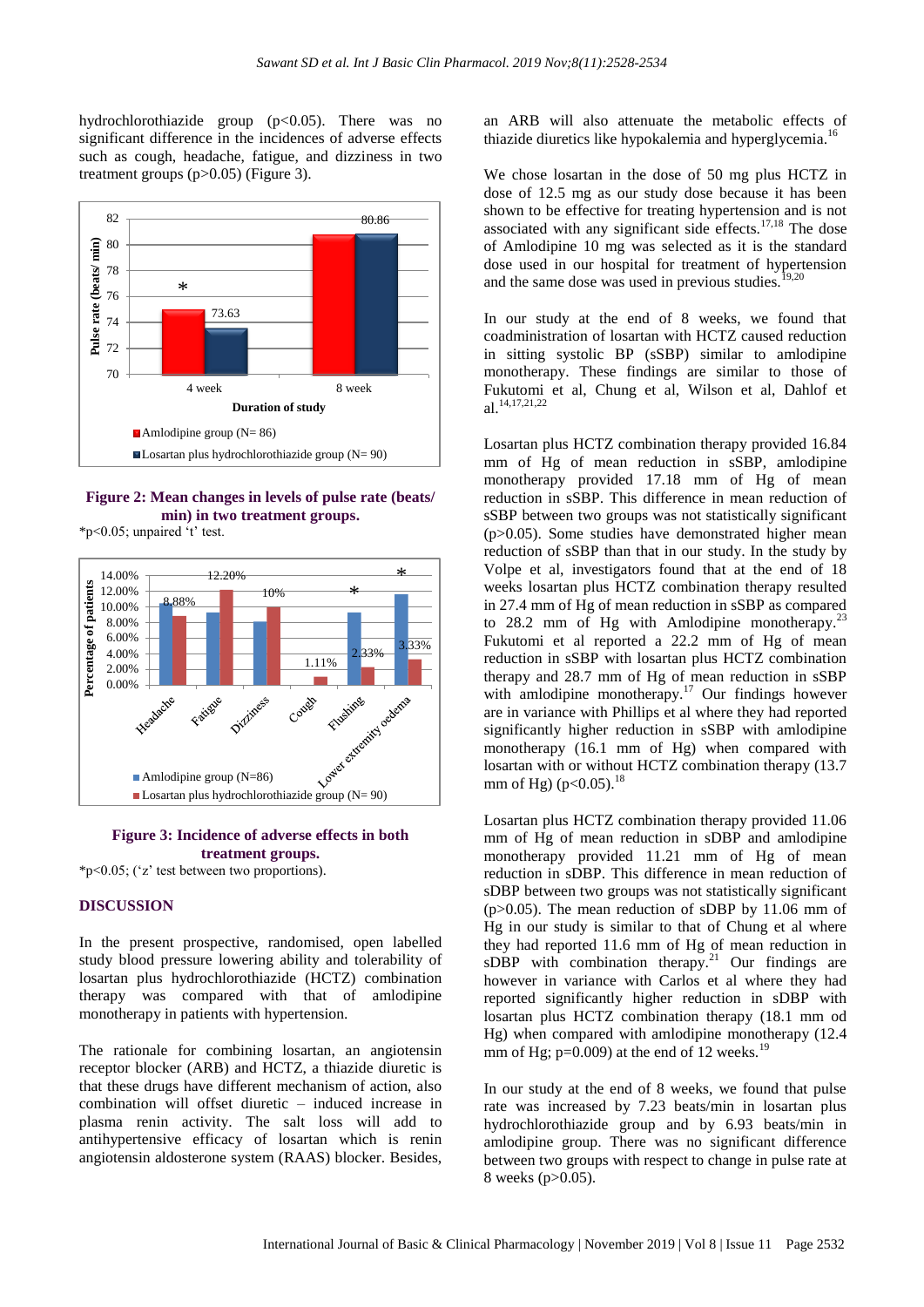In our study, 59.30% (51/86) of patients from amlodipine group and 55.56% (50/90) of patients from losartan plus HCTZ group achieved sSBP goal of  $\leq$ 140 mm of Hg (as defined by JNC VII guidelines) at the end of study. The difference between the two treatment groups in the percentage of patients achieving JNC VII sSBP target was not significant (p>0.05). Chung et al in their study reported similar findings.<sup>21</sup> In the study by Volpe et al, at the end of 18 weeks 73.9 % of patients from losartan plus HCTZ group achieved sSBP goal of  $\leq$ 140 mm of Hg.<sup>23</sup> Higher response rate (defined as percentage of patients achieving sSBP goal of  $\leq$ 140 mm of Hg) in this study as compared to our study might be due to use of higher doses of losartan and HCTZ. They used losartan in doses of 50 mg, 100 mg and HCTZ in doses of 12.5 mg, 25 mg.

At the end of 8 weeks of combination therapy with losartan plus HCTZ produced a significant reduction in levels of microalbuminuria when compared with baseline levels. However, amlodipine monotherapy after 8 weeks resulted in a slight reduction in levels of microalbuminuria which was not significant when compared with baseline levels. Microalbuminuria reduction was significantly more in patients receiving combination therapy than in patients receiving amlodipune monotherapy at end of study. This difference in microalbuminuria was found to be statistically significant ( $p<0.0001$ ). This finding is similar to study by fukutomi et al where they had reported 47.6 % reduction in microalbuminuria levels with losartan plus HCTZ combination therapy as compared 2.4 % increase in microalbuminuria level with amlodipine monotherapy  $(p<0.001)$ .<sup>17</sup> This finding suggests that anti-albuminuric effects of losartan plus HCTZ combination are independent of BP lowering. Angiotensin converting enzyme inhibitors (ACEIs) and ARBs have been reported to reduce urine albumin creatinine ratio (UACR) through dilation of efferent glomerular arterioles and the reduction of glomerular capillary pressure.<sup>24</sup> Therefore, superiority of microalbuminuria reduction in losartan plus HCTZ group may be due to losartan which is an angiotensin receptor blocker (ARB).

The combination of losartan plus HCTZ and amlodipine monotherapy was well tolerated. The most commonly noted adverse effects were headache, fatigue, dizziness. The adverse effects such as flushing and lower extremity oedema were significantly more in patients receiving amlodipine monotherapy than in patients receiving combination therapy with losartan and HCTZ  $(p<0.05)$ . Our findings are consistent with the study by Volpe et  $al^{23}$ . The probable mechanism of flushing and lower extremity oedema in amlodipine group might be its peripheral vasodilating property. The adverse events were mild and none of the patients from either group discontinued the study drugs because of it.

#### **CONCLUSION**

The results of the present study demonstrate that both groups have similar effect on BP, whereas combination therapy has superior effect on microalbuminuria level reduction. This superiority of losartan plus HCTZ combination therapy on microalbuminuria reduction might lead to decrease in future cardiovascular risks. However, further long term studies are required to establish its efficacy in reducing future cardiovascular risks. This combination therapy is well tolerated as compared to amlodipine monotherapy. Hence, combination therapy of losartan plus HCTZ can be considered as a better alternative to Amlodipine monotherapy for the treatment of hypertension.

#### *Funding: No funding sources*

*Conflict of interest: None declared Ethical approval: The study was approved by the Institutional Ethics Committee*

#### **REFERENCES**

- 1. Kotchen TA. Hypertensive vascular disease. In: Lango DL, Fauci AS, Kasper DL, Hauser SL, Jameson JL, Loscalzo J, eds. Harrison's principle of Internal Medicine, 18<sup>th</sup> edition, McGraw Hill, New York; 2012: 1688-1705.
- 2. Marma AK, Lloyd- Jones DM. Systemic examination of the updated Framingham heart study general cardiovascular risk profile. Circulation. 2009;120:384-90.
- 3. Chrysant SG, Chrysant GS. Effectiveness of lowering BP to prevent stroke versus to prevent coronary events. Am J Cardiol. 2010;106:825-9.
- 4. Parving HH. Microalbuminuria in essential hypertension and diabetes mellitus. J Hypertens Suppl. 1996;14(2):S89-93.
- 5. Kavagaci H, Sahin A, Ozdemir F. The effects of losartan & fosinopril in hypertensive type 2 diabetic patients. Diabetic Res Clin Pract. 2002;58:19-25.
- 6. Saruta T, Ogihara T, Matsuoka H, Suzuki H, Toki M, Hirayama Y, et al. Antihypertensive efficacy & safety of fixed–dose combination therapy with losartan plus hydrochlorothiazide in japanese patients with essential hypertension. Hypertens Res. 2007;30:729-39.
- 7. Oparil S, Abate N, Chen E, Creager MA, Galet V, Jia G, et al. A double-blind, randomized study evaluating losartan potassium monotherapy or in combination with hydrochlorothiazide vesus placebo in obese patients with hypertension. Curr Med Res Opin. 2008;24:1101-14.
- 8. Dahlof B, Devereux RB, Kjedsen SE, Julius S, Beevers G, de Faire U, et al. Cardiovascular morbidity in the Losartan Intervention for Endpoint Reduction in Hypertension study (LIFE): a randomized trial against atenolol. Lancet. 2002;359(9311):995-1003.